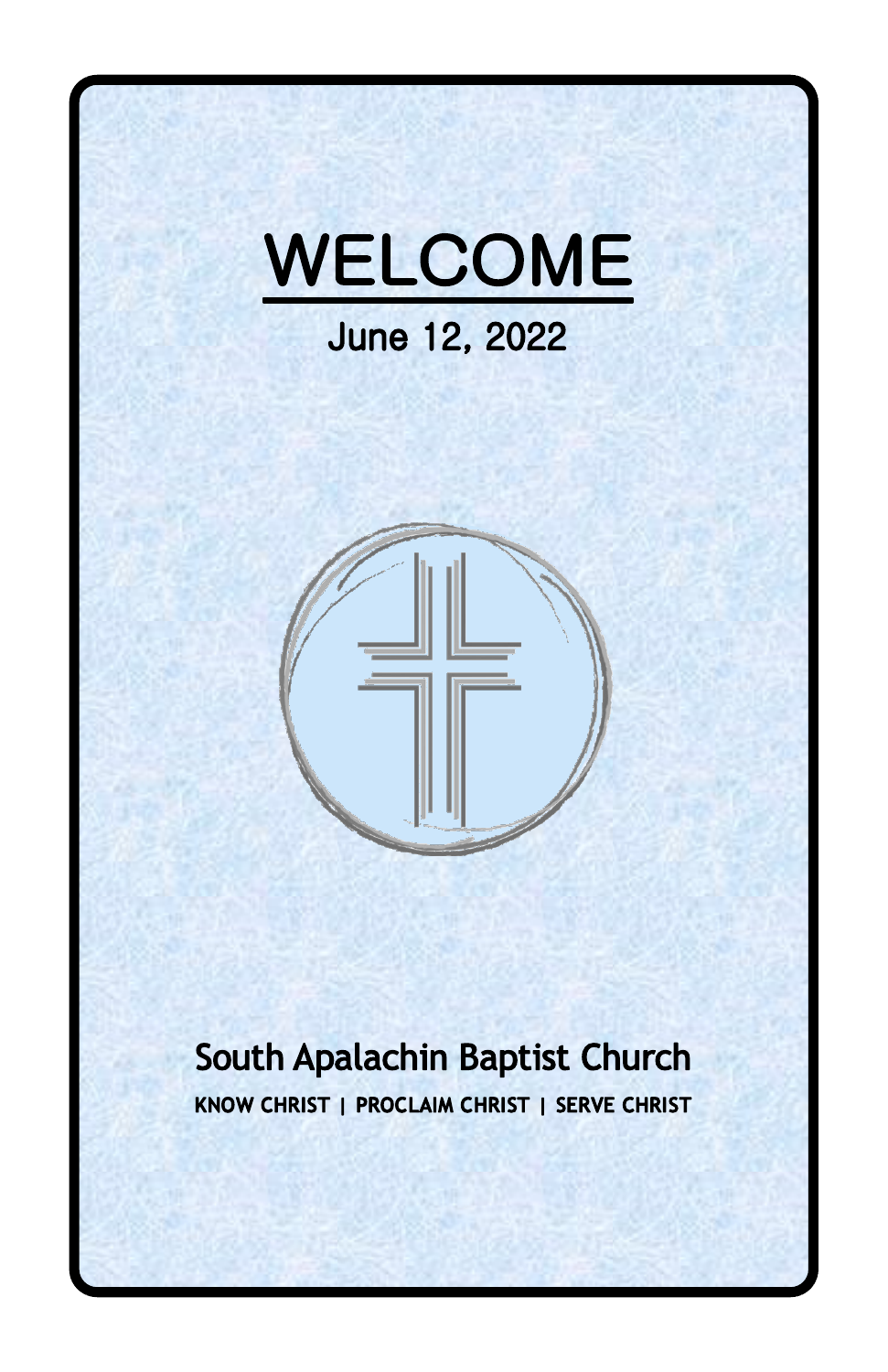# **Praise & Worship Service**

### **June 12, 2022**

| Welcome to our service - We are glad you are here!          |  |  |  |
|-------------------------------------------------------------|--|--|--|
|                                                             |  |  |  |
|                                                             |  |  |  |
|                                                             |  |  |  |
| Songs: This is Amazing Grace                                |  |  |  |
| <b>Before the Throne of God Above</b>                       |  |  |  |
| Yet Not I But through Christ in Me                          |  |  |  |
| Children grades K - 4 are dismissed to the Fellowship Hall. |  |  |  |
| Scripture Reading & Prayer: I Peter 2:1-3  Jim Hall         |  |  |  |
|                                                             |  |  |  |
| Song: Hallelujah What a Savior                              |  |  |  |
|                                                             |  |  |  |

### **SUMMER CANCELLATIONS:**

**The following programs will not be meeting during July and August but will resume in September:**

Discussion Group Small Groups Sunday School Women's Breakfast **Other Changes:** No Evening Service on July 3 - Missions Prayer Service will be moved to July 10 No Children's Church July 3 and September 4 No Evening Service on July 17 No Sneaker Night on July 26 No Prayer Meeting on July 27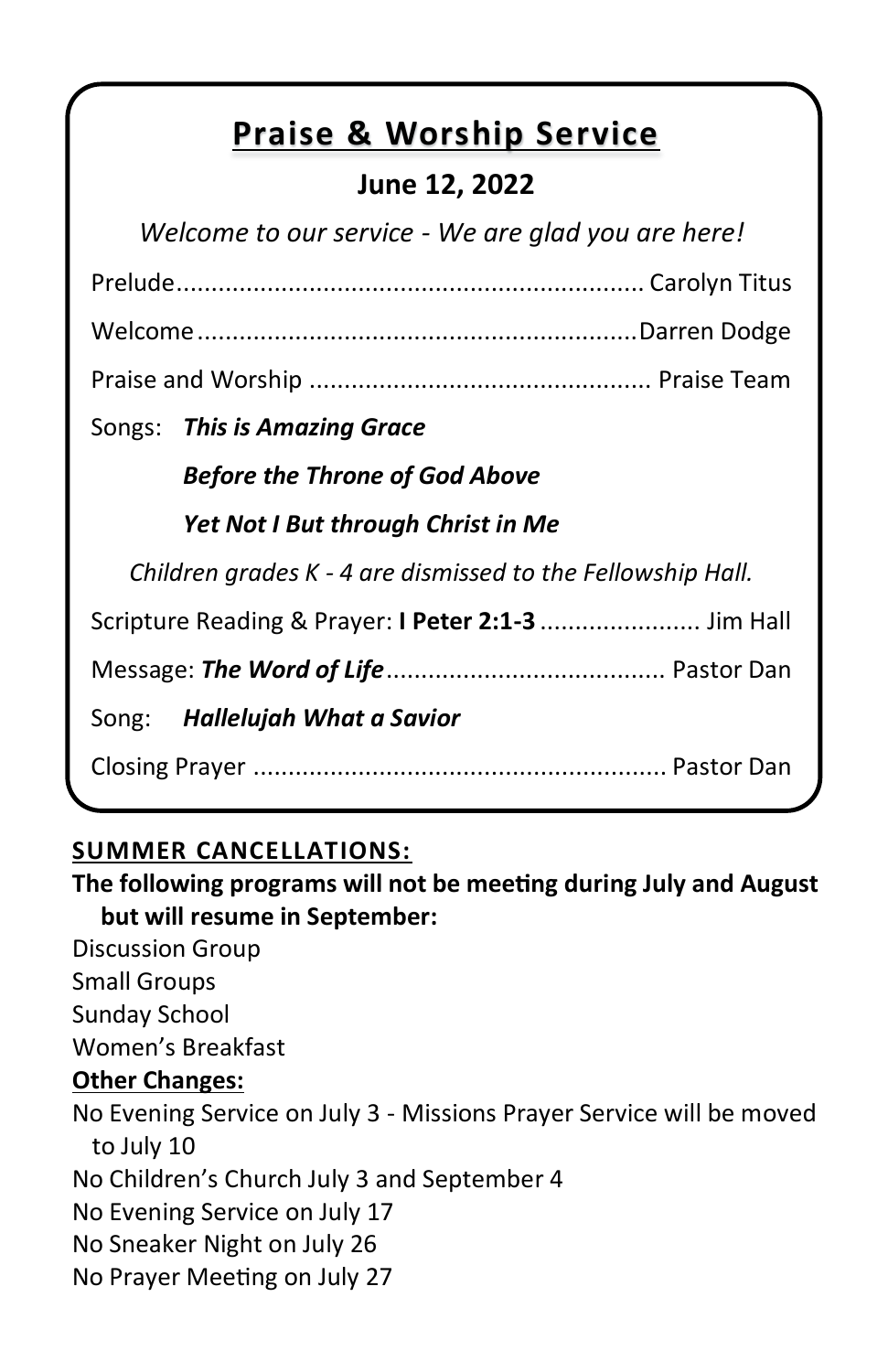# **Schedule of Events**

| Today                                                        |                                                        |                                                              | June 12, 2022           |  |
|--------------------------------------------------------------|--------------------------------------------------------|--------------------------------------------------------------|-------------------------|--|
|                                                              | 9:45 am Sunday School                                  |                                                              |                         |  |
|                                                              | 11:00 am Morning Service                               |                                                              |                         |  |
|                                                              | 12:00 pm Family Fellowship Dinner                      |                                                              |                         |  |
|                                                              | 5:45 pm The Loft                                       |                                                              |                         |  |
|                                                              | 6:00 pm Evening Service                                |                                                              |                         |  |
| <b>This Week</b>                                             |                                                        |                                                              | <u>June 13-18, 2022</u> |  |
|                                                              |                                                        | Tuesday 6:00 pm Sneaker Night                                | Gym                     |  |
|                                                              |                                                        | Wednesday 7:00 pm Prayer Meeting                             | Fellowship Hall         |  |
|                                                              |                                                        | Thursday 8:00 am Retired Men's Breakfast                     | <b>Blue Dolphin</b>     |  |
|                                                              | 10:00 am Open Gym                                      |                                                              | Gym                     |  |
|                                                              |                                                        | Saturday 11:00 am Memorial Service for<br>Doris Walter       | Auditorium              |  |
| <b>Next Sunday</b>                                           |                                                        |                                                              | June 19, 2022           |  |
|                                                              | 9:45 am Sunday School                                  |                                                              |                         |  |
|                                                              | 11:00 am Morning Service - Father's Day                |                                                              |                         |  |
|                                                              | 5:45 pm The Loft                                       |                                                              |                         |  |
|                                                              | 6:00 pm Evening Service                                |                                                              |                         |  |
| <b>Looking Ahead</b>                                         |                                                        |                                                              | Save the Date           |  |
|                                                              |                                                        | July-August Outside Worship Services at 10:00 am - No Sunday |                         |  |
| School. There will be Nursery, Toddler, Children's           |                                                        |                                                              |                         |  |
| Church and Sunday Evening Church.                            |                                                        |                                                              |                         |  |
| July 17 Mark and Joy Sims will be with us during the Morning |                                                        |                                                              |                         |  |
|                                                              | Service followed by Fellowship Dinner and Sims Update, |                                                              |                         |  |
| No Evening Service.                                          |                                                        |                                                              |                         |  |
|                                                              | July 25-29 Vacation Bible School - 6:15 pm - 8:00 pm   |                                                              |                         |  |
|                                                              | Aug 27 Community Church Give-Away - 10:00 pm           |                                                              |                         |  |
|                                                              | Oct 14-16 Missions Conference                          |                                                              |                         |  |

### **MONTHLY SPECIALS:**

Sign up on the bulletin board if you would like to share in word or music something the Lord lays on your heart on the last Sunday of the month during the beginning of the Worship Service.